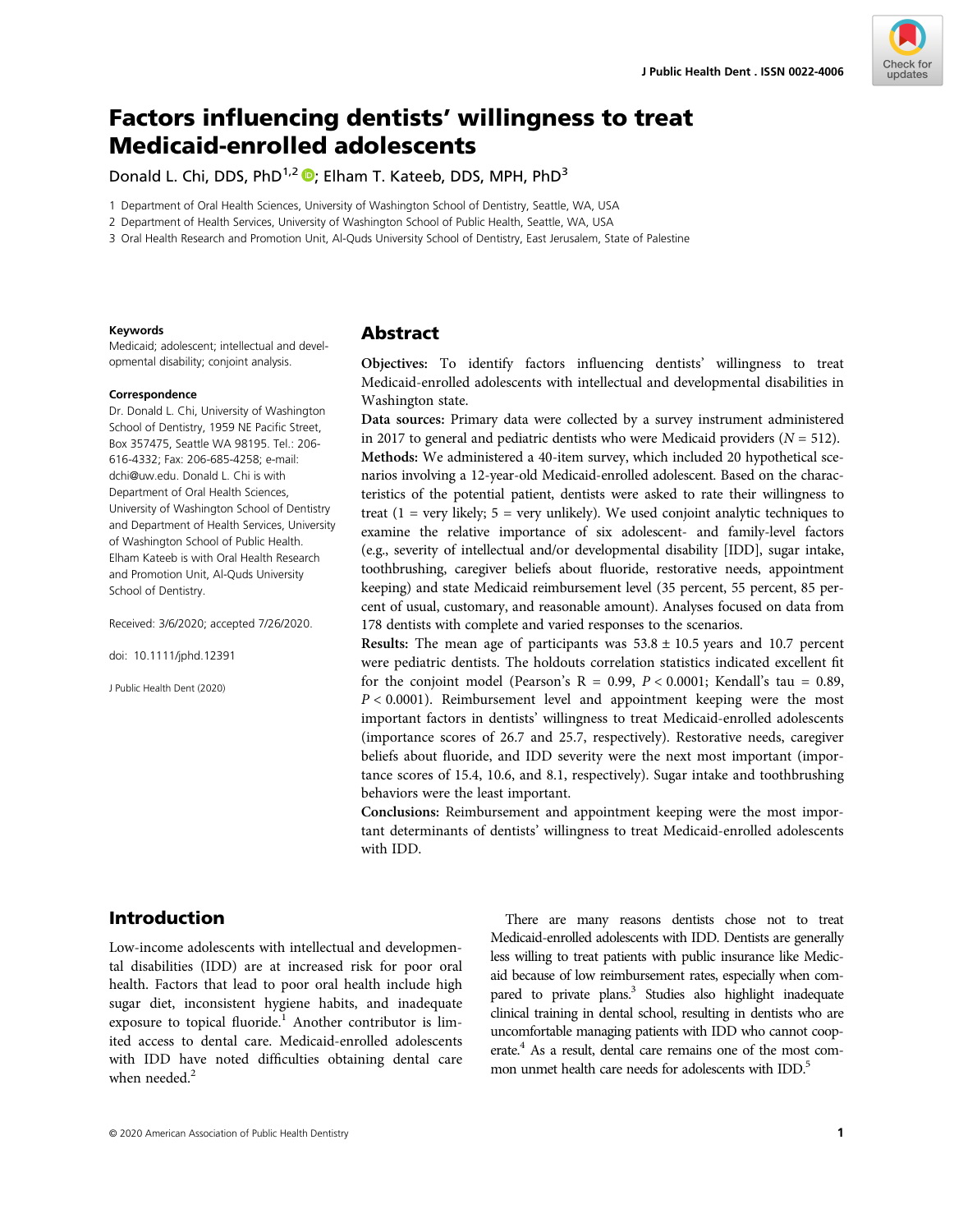While previous work has identified barriers to dental care for children with IDD, $<sup>6</sup>$  the relative importance of the</sup> various known barriers to care have not been assessed for adolescents. This gap in knowledge is a barrier to developing comprehensive strategies to improve dental care access for Medicaid-enrolled adolescents with special health care needs. Conjoint analytic techniques are available to assess the relative importance of the various barriers to care<sup>7</sup> but are underutilized in dental health services research.

In this study, we used a conjoint model to identify the relative importance of factors that influence dentists' willingness to treat Medicaid-enrolled adolescents. This study is the first step in developing comprehensive policies and programs aimed at improving access to dental care, preventing dental diseases and improving the oral health of low-income adolescents, particularly those with cognitive limitations.

# Methods

# Study population

We focused on general and pediatric dentists in Washington state who submitted at least one dental claim on behalf of a Medicaid enrollee ages 12–17 years in calendar year 2015. There were 1,048 unique provider identification numbers in the 2015 Washington Medicaid dental claims file. We used online telephone directories to contact each dentist's office by telephone, confirm that the dentist was a general or pediatric dentist, and obtain their email address if available. After removing nongeneral and pediatric dentists, repeat dentists, and group practices without a specific dentist who could be contacted, there were 512 eligible participants. The study was classified as exempt by the Washington State Institutional Review Board.

#### Study design and conceptual model

We used a metric conjoint experimental analytic design involving factors hypothesized as affecting dentists' willingness to treat Medicaid-enrolled adolescents. Conjoint designs extract preferences of a decision over a range of factors and levels that define the scenarios used in the conjoint task questions and statistical efficiency requires the use of a limited number of factors. 8,9

We generated a preliminary conceptual model with seven factors based on previously published recommendations<sup>10</sup> (Table 1). The model includes three factors from the dental literature: IDD severity,<sup>2</sup> likelihood of noshows, $^7$  and Medicaid reimbursement level.<sup>11</sup> We included four exploratory factors: restorative treatment needs,

| Table 1 Preliminary Conceptual Model of Factors Related to Dentists' |
|----------------------------------------------------------------------|
| Willingness to Treat Medicaid-Enrolled Adolescents                   |

| Factors                       | Levels                          |
|-------------------------------|---------------------------------|
| Intellectual or developmental | No IDD                          |
| disability (IDD) severity     | Mild IDD                        |
|                               | Severe IDD                      |
| Likelihood of no-showing      | Never no shows (always shows)   |
| for dental appointments       | Sometimes no shows              |
|                               | Frequently no shows             |
| Restorative treatment needs   | No restorative treatment needs  |
|                               | One or two quadrants            |
|                               | Three or four quadrants         |
| Toothbrushing frequency       | Always                          |
|                               | Sometimes                       |
|                               | Never                           |
| Amount of sugar intake        | Low                             |
|                               | Average                         |
|                               | High                            |
| Degree of topical fluoride    | Totally okay and accepts        |
| hesitancy of caregiver        | Somewhat okay and accepts       |
|                               | Absolutely not okay and refuses |
| Medicaid reimbursement level  | 35% of usual, customary, and    |
|                               | reasonable (UCR) amount         |
|                               | 55% of UCR amount               |
|                               | 85% of UCR amount               |

toothbrushing frequency, amount of sugar intake, and the degree of topical fluoride hesitancy of caregiver. Each of the factors had three levels.

#### Conjoint scenarios

We constructed 20 scenarios using an orthogonal fractional factorial design<sup>12</sup> consisting of 18 conjoint scenarios and two holdout scenarios. Holdout scenarios are used to assess the predictive validity of the model. The SPSS conjoint task uses these scenarios to estimate the respondent's willingness to accept new Medicaid-enrolled adolescents based on model predictions.<sup>13</sup> This design allowed for estimations of the main effect of the utility for each level within the seven factors.

For all scenarios, the following factors remained constant: an English-speaking parent of a 12-year-old adolescent calls a dental office to make an appointment for their child. The child had received regular dental care out-ofstate before moving to the community. The child is enrolled in the Washington Medicaid program and eligible for Medicaid for the next 12 months. Respondents rated the likelihood of accepting the patient in each scenario on a five-point scale  $(1 =$  "extremely unlikely" to 5 = "extremely likely"). Scenarios were produced using SPSS Conjoint 20.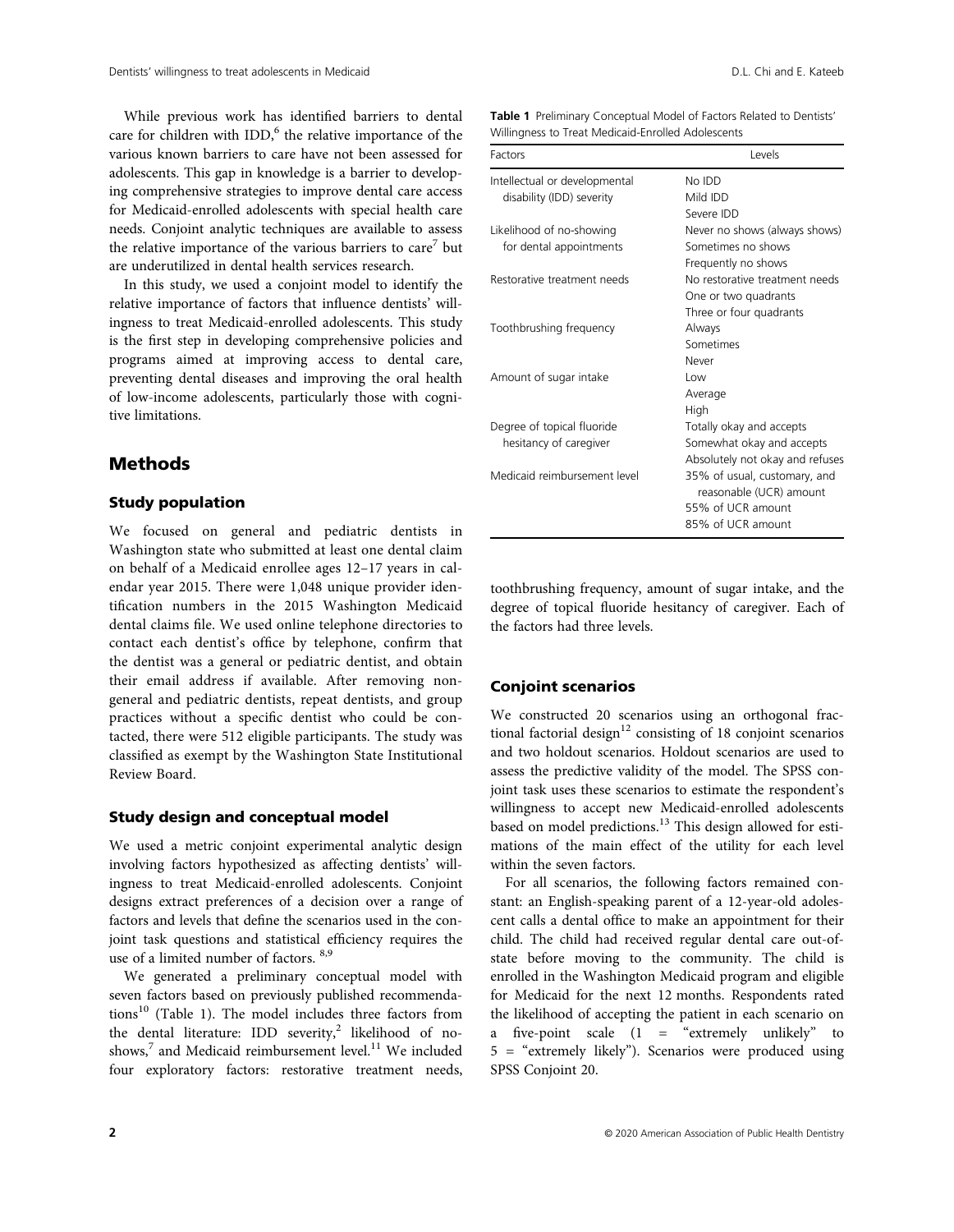# Survey development and administration

We used the Tailored Design Method $^{14}$  to develop a 40-item Internet and paper mixed-mode survey that included questions on demographic factors (e.g., birth year, sex, race, ethnicity, annual net income from practice, satisfaction with income), confidence in communicating with and treating adolescents, and practice characteristics (e.g., policies in seeing adolescents in Medicaid). We mailed all dentists an introductory letter or postcard that included a link to the Internet survey in February 2017. Subsequent reminders were sent by postcard or email. A paper questionnaire was mailed to dentists who did not respond to the initial email and post card reminders.

#### Sample size

Our model contained 15 parameters. The rule of thumb for the ratio of the number of respondents to the number of parameters in a metric conjoint design is between 5 and 10.15 This corresponds to a minimum sample size of 75–150 participants. The number of eligible participants would be sufficient for our analyses if the response rate exceeded 29.3 percent.

#### Data management and analyses

We restricted our analyses to dentists who provided a response to all 20 scenarios. Consistent with the literature, we excluded respondents with no variation in their ratings for the different scenarios (e.g., respondents who rated all 20 scenarios as "extremely unlikely to accept this patient" or "extremely likely to accept this patient").<sup>16</sup> We generated descriptive statistics and compared general dentists and pediatric dentists on descriptive characteristics using the chi-square test or Fisher's exact test for categorical variables or the t-test for continuous variables. The conjoint analysis was completed using the conjoint command in SPSS, with uses each dentist's rating of a patient's conjoint scenarios (dependent variable) to generate the conjoint utility scores (β coefficients in a regression model) for each factor level (independent variables) through a series of linear regression models. Model fit was assessed using the holdout correlation statistics (e.g., Pearson's R and Kendall's tau) with significant correlations ( $\alpha = 0.05$ ) indicating excellent fit.<sup>15</sup>

A relative importance score for each factor was calculated in percentages based on the beta weights. SPSS computes the importance score by taking the range of utility scores for any attribute level (highest minus lowest), dividing by the sum of all the utility ranges, and multiplying by 100. To compare between levels within each factor, we calculated utility values and 95% confidence intervals by estimating the relative utility of a level compared to the base level set to zero within the same factor. Significance testing was conducted by assessing for overlap between confidence intervals. Nonoverlapping confidence intervals are considered statistically significant.<sup>17</sup> Finally, we used the conjoint utility values to develop a prediction model to run simulations. The relative weights of the conjoint utility values are expressed in a common unit, which allows for a total utility to be calculated for a particular patient scenario by adding the individual utilities for all levels in the scenario. We ran multiple simulations: a best case scenario that would optimize a dentist's willingness to treat a Medicaidenrolled adolescent, a worst case scenario, optimizations to the worst case scenario, and a scenario that would maximize dentists' willingness to treat a Medicaid-enrolled adolescent with severe IDD.

# **Results**

# Participants

Of the 512 dentists who were surveyed, we excluded data for 19 dentists who were not a general dentist or pediatric dentist and three dentists who practiced outside of Washington state. Of the 490 remaining dentists who were sent a survey, we received 255 responses. Of these respondents, we excluded 50 who did not complete all 20 conjoint scenarios and 27 who did not provide varied responses to the 20 scenarios. There were no significant differences in mean age ( $P = 0.70$ ), sex ( $P = 0.56$ ), or ethnicity ( $P = 0.14$ ) between the 178 dentists who were part of the final conjoint analyses and the 77 excluded dentists. However, there was a difference in race. A significantly higher proportion of dentists in the final conjoint analyses self-identified as white than those who were excluded ( $P < 0.001$ ).

# Descriptive data

In our final analytic sample, 89.3 percent were general dentists and 10.7 percent were pediatric dentists. The mean age of participants was  $53.8 \pm 10.5$  years (range: 33–75 years). About 20.2 percent were female, 66.9 percent were white, and < 1 percent identified as Hispanic or Latino. Annual net income for 20.2 percent of dentists was \$300,000 or more. About 50 percent had an annual income of \$100,000 to \$300,000, 9.6 percent earned less than \$100,000, and 20.2 percent had missing income data. In terms of satisfaction with practice income, 25.3 percent of participants were satisfied, 33.1 percent were somewhat satisfied, 15.7 percent were somewhat unsatisfied, 14.6 percent were unsatisfied, and 11.1 percent had missing data. Pediatric dentists were younger than general dentists  $(47.2 \pm 11.7 \text{ and } 53.9 \pm 10.1 \text{ years}, \text{ respectively}; P = 0.04).$ A significantly larger proportion of pediatric dentists had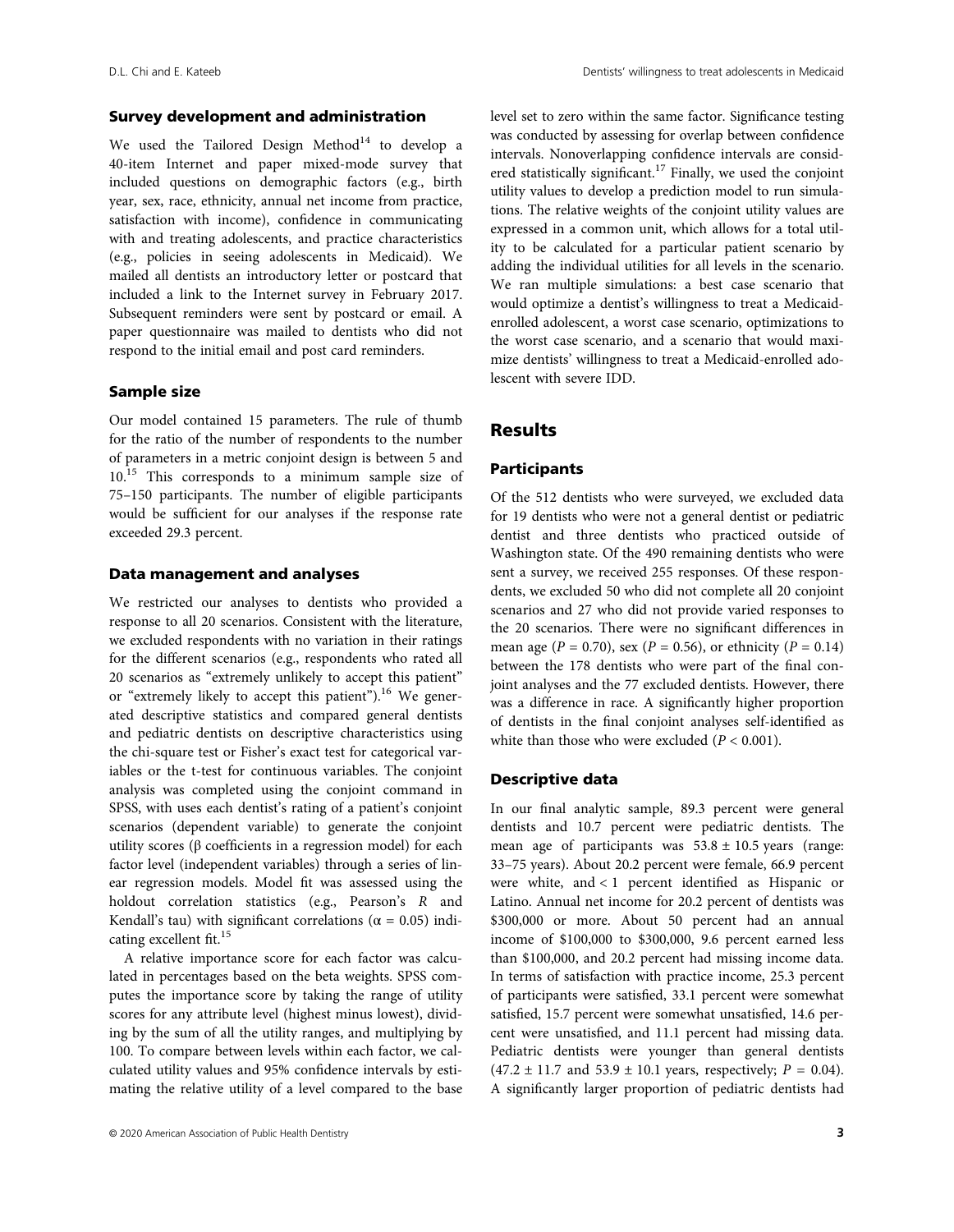an annual income greater than \$300,000 compared to general dentists (50 percent and 22 percent, respectively;  $P = 0.03$ ). Otherwise, there were no differences in sex, race, ethnicity, or income satisfaction.

Regarding the ability to communicate with adolescents during routine dental check-ups and chairside management of adolescent behaviors, 55.6 percent and 35.4 percent of dentists, respectively, were extremely confident. This dropped to 11.4 percent for management of adolescents with IDD. About one-in-five participants were extremely confident in their ability to motivate adolescents to be better about toothbrushing or eating less sugar.

About 50.6 percent of study participants practiced in offices that were currently accepting new Medicaidenrolled adolescents ages 12 to 17 years, of which 45.6 percent accepted all Medicaid-enrolled adolescents and 54.4 percent accepted only Medicaid-enrolled adolescents who met certain requirements. Of those who accepted select Medicaid-enrolled adolescents, 71.4 percent would accept an adolescent who was referred by another dentist or physician, 66.7 percent only accepted a set number of new adolescents in Medicaid, 62 percent would accept an adolescent with a special health care need, 60 percent would accept an adolescent with IDD, and 32.7 percent would accept an adolescent from their county.

## Conjoint model fit and importance scores

The holdouts correlation statistics indicated excellent fit for the conjoint model (Pearson's  $R = 0.99$ ,  $P < 0.0001$ ; Kendall's tau =  $0.89$ ,  $P < 0.0001$ ). Of the seven factors, Medicaid reimbursement level and likelihood of noshowing for dental appointments were the most important factors, as indicated by the highest importance scores (Figure 1). These were followed by restorative treatment needs, degree of topical fluoride hesitancy of caregiver, and IDD severity. Amount of sugar intake and toothbrushing frequency were least important for dentists' decision to accept a new Medicaid-enrolled adolescent.

# Conjoint utility values

The mean utility values of levels within each factor and corresponding 95% confidence intervals are presented in Table 2. Dentists were more willing to treat a Medicaidenrolled adolescent when the Medicaid reimbursement rate was 85 percent of the usual, customary, and reasonable (UCR) amount than when it was 55 percent or 35 percent UCR (Figure 2). The differences between the three levels were significant. Similarly, dentists were significantly more willing to treat adolescents who always show for appointments than those who sometimes or frequently no show. In addition, dentists were significantly more willing to treat adolescents who sometimes no show for scheduled dental appointments than those who frequently no show. Dentists were most willing to treat adolescents with no restorative treatment needs. There was no difference in willingness to treat Medicaid-enrolled adolescents with one of two quadrants versus three to four quadrants of restorative treatment needs.

Regarding IDD severity, dentists were the least willing to treat a new Medicaid-enrolled adolescent with severe



Figure 1 Importance scores associated with factors in Washington state dentists' willingness to treat Medicaid-enrolled adolescents, with higher scores indicating greater importance.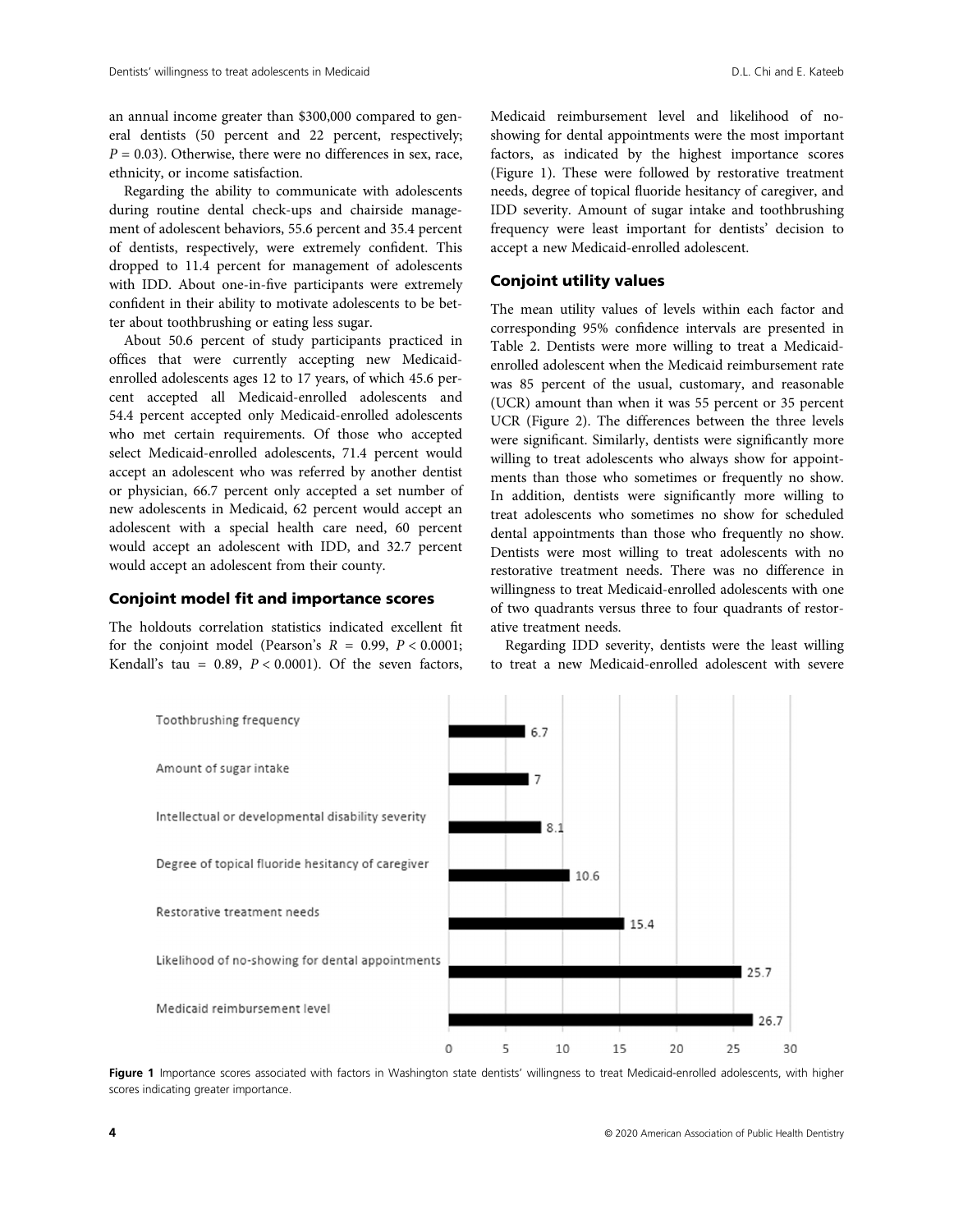|  | Table 2 Mean Utility Values of Levels Within Each Factor and Corresponding 95% Confidence Intervals to Assess the Relative Importance of Intra- |  |  |  |  |  |
|--|-------------------------------------------------------------------------------------------------------------------------------------------------|--|--|--|--|--|
|  | Factor Levels in Dentists' Willingness to Treat Medicaid-Enrolled Adolescents                                                                   |  |  |  |  |  |

| Factor                                            | Intra-factor level                                      | Lower 95% CI | Mean utility | Upper 95% CI |
|---------------------------------------------------|---------------------------------------------------------|--------------|--------------|--------------|
| Medicaid reimbursement level                      | 35% of usual, customary, and<br>reasonable (UCR) amount | $-0.51$      | $-0.407$     | $-0.30$      |
|                                                   | 55% of UCR amount                                       | $-0.15$      | $-0.047$     | 0.06         |
|                                                   | 85% of UCR amount                                       | 0.35         | 0.454        | 0.56         |
| Likelihood of no-showing for dental appointments  | Frequently no shows                                     | $-0.57$      | $-0.463$     | $-0.36$      |
|                                                   | Sometimes no shows                                      | $-0.01$      | 0.095        | 0.20         |
|                                                   | Never no shows (always shows)                           | 0.26         | 0.368        | 0.47         |
| Restorative treatment needs                       | No restorative treatment needs                          | 0.20         | 0.306        | 0.41         |
|                                                   | One or two quadrants                                    | $-0.29$      | $-0.19$      | $-0.09$      |
|                                                   | Three or four quadrants                                 | $-0.22$      | $-0.117$     | $-0.01$      |
| Degree of topical fluoride hesitancy of caregiver | Absolutely not okay and refuses                         | $-0.29$      | $-0.188$     | $-0.08$      |
|                                                   | Somewhat okay and accepts                               | $-0.07$      | 0.033        | 0.14         |
|                                                   | Totally okay and accepts                                | 0.05         | 0.155        | 0.26         |
| Intellectual or developmental disability severity | Severe IDD                                              | $-0.27$      | $-0.167$     | $-0.06$      |
|                                                   | Mild IDD                                                | $-0.09$      | 0.016        | 0.12         |
|                                                   | No IDD                                                  | 0.05         | 0.151        | 0.256        |
| Amount of sugar intake                            | High                                                    | $-0.20$      | $-0.1$       | 0.01         |
|                                                   | Average                                                 | $-0.13$      | $-0.027$     | 0.08         |
|                                                   | Low                                                     | 0.02         | 0.127        | 0.23         |
| Toothbrushing frequency                           | Never                                                   | $-0.21$      | $-0.105$     | $-0.001$     |
|                                                   | Sometimes                                               | $-0.11$      | $-0.004$     | 0.10         |
|                                                   | Always                                                  | 0.01         | 0.11         | 0.21         |



Figure 2 Utility values for each intra-factor level and corresponding 95% confidence intervals in factors related to dentists' willingness to treat Medicaid-enrolled adolescents.

IDD. However, willingness to treat adolescents with mild IDD did not differ significantly from those with no IDD. A significant difference was found based on the topical fluoride hesitancy of the caregiver. Dentists were the least likely to treat adolescents whose caregivers refused topical fluoride. However, there was no difference in willingness to treat across the other two levels within topical fluoride hesitancy. There was no significance difference in willingness to treat by toothbrushing frequency, but dentists were more likely to treat adolescents who consumed low amounts of sugar.

# Prediction model and simulations

Based on our prediction model, the total utility ranged from 1.09 (worst case) to 4.38 (best case). In the best case scenario – which represents the combination of factors dentists would be the most willing to treat – is one in which the Medicaid-enrolled adolescent has no IDD, has no restorative treatment needs, never no shows, always brushes, has low sugar intake, has a caregiver who is totally okay with topical fluoride, and the Medicaid reimbursement rate is 85 percent UCR. The worst case scenario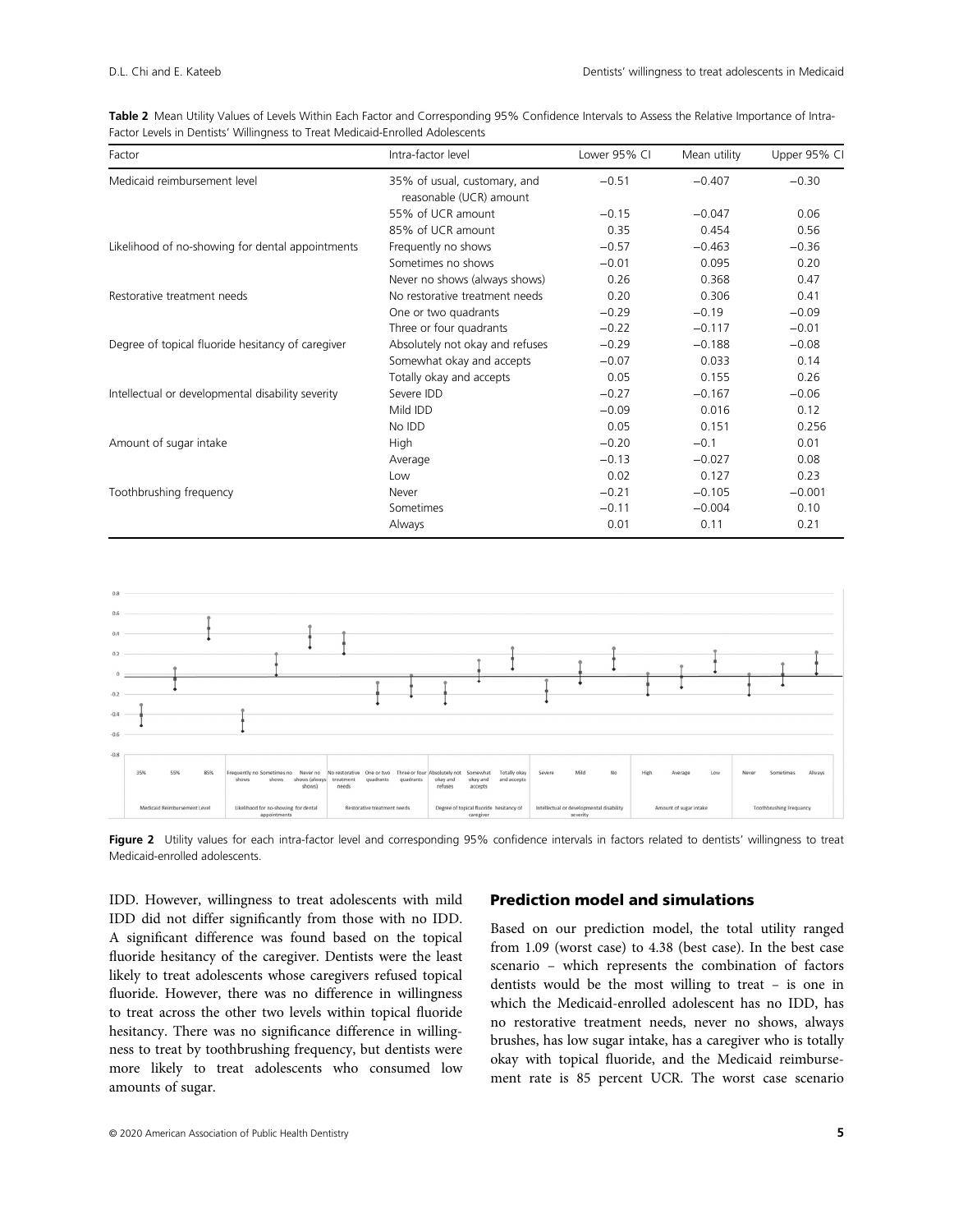corresponds to a scenario in which the factors are set to the lowest levels (e.g., severe IDD, frequently no shows, has three to four quadrants of restorative treatment needs, never brushes, high sugar intake, caregiver refuses topical fluoride, 35 percent reimbursement). In terms of optimizing the worst case scenario, if the Medicaid reimbursement rate increased from 35 percent to 55 percent and all other parameters remained constant, the total utility would increase to 1.45. If Medicaid reimbursement was further increased to 85 percent, the total utility would increase to 1.95. Under the worst case scenario, if Medicaid reimbursement is kept at 35 percent and the patient always showed for appointments, the total utility would increase to 1.92, holding all other factors constant.

To maximize the total utility for a Medicaid-enrolled adolescent with severe IDD and one to two quadrants of treatment need and a Medicaid reimbursement rate of 35 percent UCR, the adolescent would need to always show for appointments, always toothbrush, have low sugar intake, and having a caregiver who is totally okay with fluoride. The total utility for this scenario is 2.78. Total utility would increase to 3.14 if the reimbursement rate increased to 55 percent UCR and 3.64 if reimbursement increased to 85 percent UCR.

# **Discussion**

We used conjoint analytic methods to evaluate the relative importance of factors that influence dentists' willingness to treat Medicaid-enrolled adolescents. There are three main findings. First, the most important factors were related to income: Medicaid reimbursement rates, appointment keeping behaviors, and restorative need. Second, caregiver beliefs about fluoride and IDD severity were of moderate importance. Third, behaviors like sugar intake and toothbrushing were the least important. Collectively, our findings suggest that dentists' willingness to treat Medicaid-enrolled adolescents is a complex process driven primarily by factors that influence income and less by caregiver beliefs, the child's IDD severity, and at-home preventive behaviors.

Income-related factors were most important to dentists' decision to treat Medicaid-enrolled adolescents. Not surprisingly, there was a preference for adolescents who showed up for all their scheduled appointments. Past work shows that children in Medicaid are more likely to no show for dental appointments than privately insured children.<sup>18</sup> We also observed a linear relationship in which willingness to treat was positively associated with reimbursement level. This finding is consistent with past studies on low reimbursement as a barrier to dental care for children and adolescents in Medicaid.<sup>11</sup> In 2016, Washington state was in the bottom three for Medicaid dental reimbursement rates among states with fee-for-service programs.<sup>19</sup> Medicaid rates in Washington are about 32.5 percent of UCR charged by dentists and 40.4 percent of private insurance rates.

The next most important factor was restorative need, which is also related to income. Anecdotal evidence suggests that most dental practice income is derived from patients who only require preventive care, like examinations and cleanings, every 6 months. While restorative treatment (e.g., fillings, crowns, root canals, extractions) is part of the standard care dentists provide, it demands more chairside time than preventive care. This in combination with low reimbursement may be a reason why dentists are less willing to treat publicly-insured individuals with restorative treatment needs. Furthermore, most general dentists do not have access to operating rooms to provide care under general anesthesia. Pediatric dentists may be reluctant to treat adolescents with adult restorative needs because of the potentially extended operating room time required.

In addition to reimbursement rates, it is important to target the family-level barriers to care. Our simulations indicate that increasing reimbursement rates to 85 percent UCR would have the same effect as an adolescent showing for all scheduled dental appointments (total utility 1.95 and 1.92, respectively). Reasons for no shows include competing medical care needs that make dental care a lower priority; inability of caregivers to take off from work for appointments; caregiver stress; and transportation barriers.<sup>20,21</sup> Potential solutions include polices that provide caregivers with respite care, care coordination, and support services to help arrange and reschedule appointments if necessary as well as assistance with transportation. Family friendly policies are likely to have broader benefits beyond dentistry. Service co-location is promising approach.<sup>22</sup> A number of smaller studies have evaluated use of privately operated ride share programs to improve use of health care services.<sup>23,24</sup> Future research should continue to explore ways to address family-level barriers to dental care.

Caregiver beliefs about fluoride ranked fourth, which is an indication that dentists may not be comfortable with caregivers who challenge clinical advice. Furthermore, findings regarding IDD severity raise questions on whether past studies have overemphasized inadequate knowledge, training, or experience as the main reasons dentists are unwilling to treat individuals with IDD.<sup>4</sup> Dental schools and residency programs should continue to train students on how to manage and treat patients with IDD and ensure that students have adequate clinical experiences.

The least important factors from our model were behaviors. A potential explanation is that dentists may not view patient behavior change as part of their role as health providers, but rather the caregiver's responsibility to enforce healthy behaviors at home. An alternative approach is to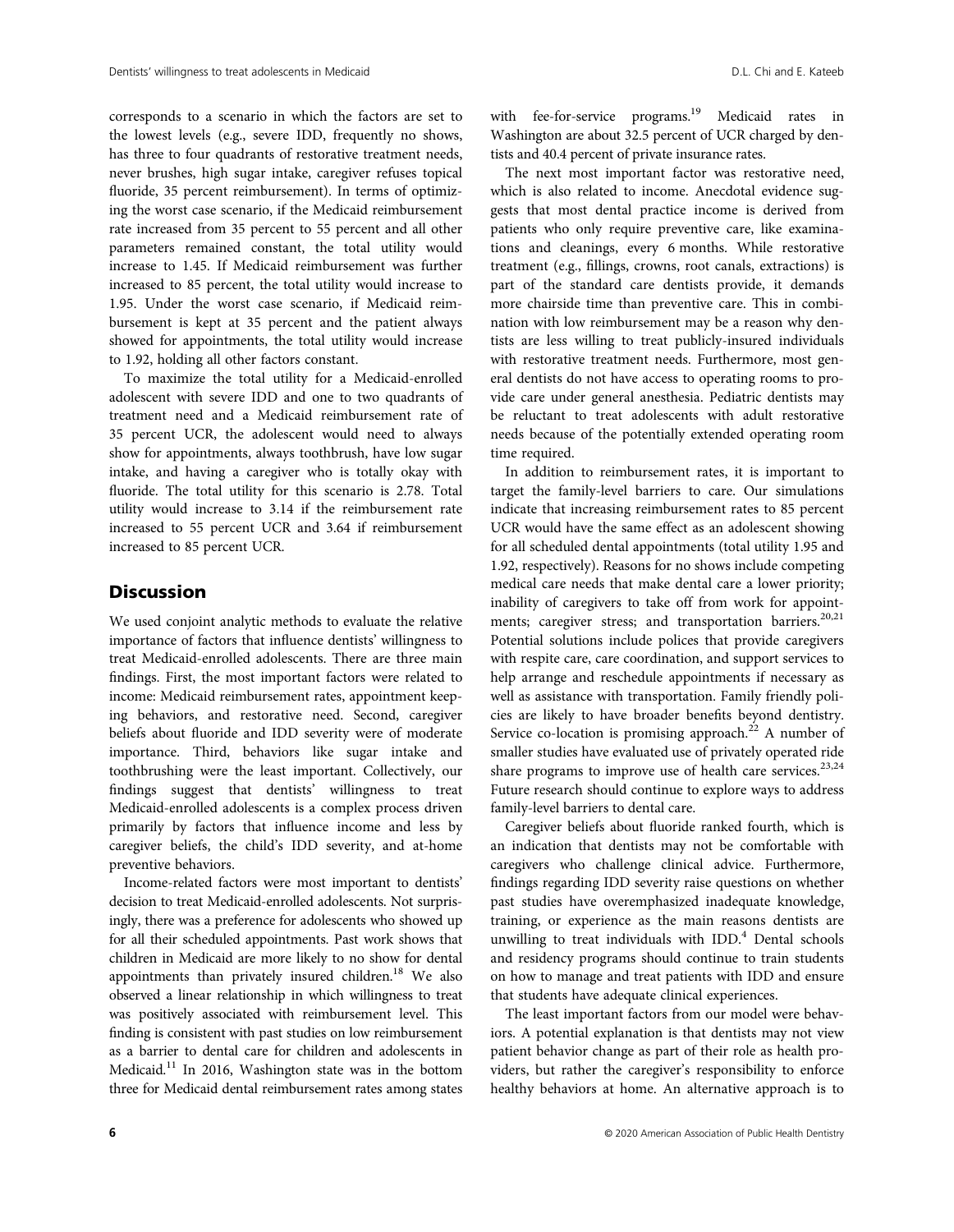shift delivery of behavioral interventions to communitybased settings like schools and homes. Such interventions could be administered by lay health workers from the communities. State Medicaid programs could fund demonstrations projects to support innovative, evidence-based interventions aimed at improving oral health behaviors, which would help to prevent disease, reduce restorative dental care costs, and improve the oral and systemic health of beneficiaries.

The study had three main limitations. First, findings are based on responses from active Medicaid dentists in Washington state, which means findings are not generalizable to all dentists. Second, the study was based on data from one state, which limits external generalizability. A state's Medicaid reimbursement level could be a factor that influences dentists' willingness as reported in response to hypothetical scenarios. Third, there may be differences in the relative importance of factors by dentist characteristics like specialty status (general dentist versus pediatric dentists), age, and sex. The limited number of pediatric dentist respondents precluded subgroup analyses in the current study. However, we re-ran our model with only general dentists ( $N = 159$ ) and there was no difference in the relative importance of the factors. Future research should continue to examine how willingness to see Medicaid enrollees differs based on dentist characteristics.

# Conclusions

We used conjoint analytic techniques and scenario simulations to identify the relative importance of factors that influence dentists' willingness to treat Medicaid-enrolled adolescents. Factors related to income were the most important. Least important were preventive behaviors related to diet and toothbrushing. Future interventions should focus on making it easier for families in Medicaid to attend scheduled dental appointments. Behavioral interventions could help reduce dental disease risk and optimize the oral health adolescents in Medicaid.

# References

- 1. Chi DL. Oral health for US children with special health care needs. Pediatr Clin North Am. 2018;65(5):981–93.
- 2. Chi DL, Momany ET, Kuthy RA, Chalmers JM, Damiano PC. Preventive dental utilization for Medicaid-enrolled children in Iowa identified with intellectual and/or developmental disability. J Public Health Dent. 2010;70(1):35–44.
- 3. Wagner K, Szabo A, Zheng C, Okunseri E, Okunseri C. Billed and paid amounts for preventive procedures in dental Medicaid. JDR Clin Trans Res. 2019;4(4):371–7.
- 4. Casamassimo PS, Seale NS, Ruehs K. General dentists' perceptions of educational and treatment issues affecting

access to care for children with special health care needs. J Dent Educ. 2004 Jan;68(1):23–8.

- 5. Paschal AM, Wilroy JD, Hawley SR. Unmet needs for dental care in children with special health care needs. Prev Med Rep. 2015;3:62–7.
- 6. Ummer-Christian R, Iacono T, Grills N, Pradhan A, Hughes N, Gussy M. Access to dental services for children with intellectual and developmental disabilities - a scoping review. Res Dev Disabil. 2018;74:1–13.
- 7. Kateeb ET, McKernan SC, Gaeth GJ, Kuthy RA, Adrianse NB, Damiano PC. Predicting dentists' decisions: a choice-based conjoint analysis of Medicaid participation. J Public Health Dent. 2016;76(3):171–8.
- 8. Bridges JF, Hauber AB, Marshall D, Lloyd A, Prosser LA, Regier DA, Johnson FR, Mauskopf J. Conjoint analysis applications in health – a checklist: a report of the ISPOR good research practices for conjoint analysis task force. Value Health. 2011;14(4):403–13.
- 9. Cunningham C, Deal K, Rimas H, Chen Y, Buchanan D, Sdao-Jarvie K. Providing information to parents of children with mental health problems: a discrete choice analysis of professional preferences. J Abnorm Child Psychol. 2009;37 (8):1089–102.
- 10. Reed Johnson F, Lancsar E, Marshall D, Kilambi V, Mühlbacher A, Regier DA, Bresnahan BW, Kanninen B, Bridges JFP. Constructing experimental designs for discretechoice experiments: report of the ISPOR conjoint analysis experimental design good research practices task force. Value Health. 2013;16(1):3–13.
- 11. Chalmers NI, Compton RD. Children's access to dental care affected by reimbursement rates, dentist density, and dentist participation in Medicaid. Am J Public Health. 2017; 107(10):1612–4.
- 12. Johnson FR, Lievense K. Stated-preference indirect utility and quality-adjusted life years. Durham (NC): Triangle Economic Research; 2000.
- 13. Melles T, Laumann R, Holling H. Validity and reliability of online conjoint analysis. Proceedings of the Sawtooth Software Conference; 2000; Sequim, WA; pp. 31–40.
- 14. Dillman DA, Smyth JD, Christian LM. Internet, phone, mail, and mixed-mode surveys: the tailored design method, 4th ed. Hoboken: John Wiley & Sons; 2014.
- 15. Orme BK. Getting started with conjoint analysis: strategies for product design and pricing research. Madison: Research Publishers LLC; 2006.
- 16. Brown D, Johnson F, Poulos C, Messonnier ML. Mothers' preferences and willingness to pay for vaccinating daughters against human papillomavirus. Vaccine. 2010;28 (7):1702–8.
- 17. Orme BK, Chrzan K. Statistical testing. In: Becoming an expert in conjoint analysis: choice modeling for pros. Provo: Sawtooth Software, Inc; 2017.
- 18. Iben P, Kanellis MJ, Warren J. Appointment-keeping behavior of Medicaid-enrolled pediatric dental patients in eastern Iowa. Pediatr Dent. 2000;22(4):325–9.